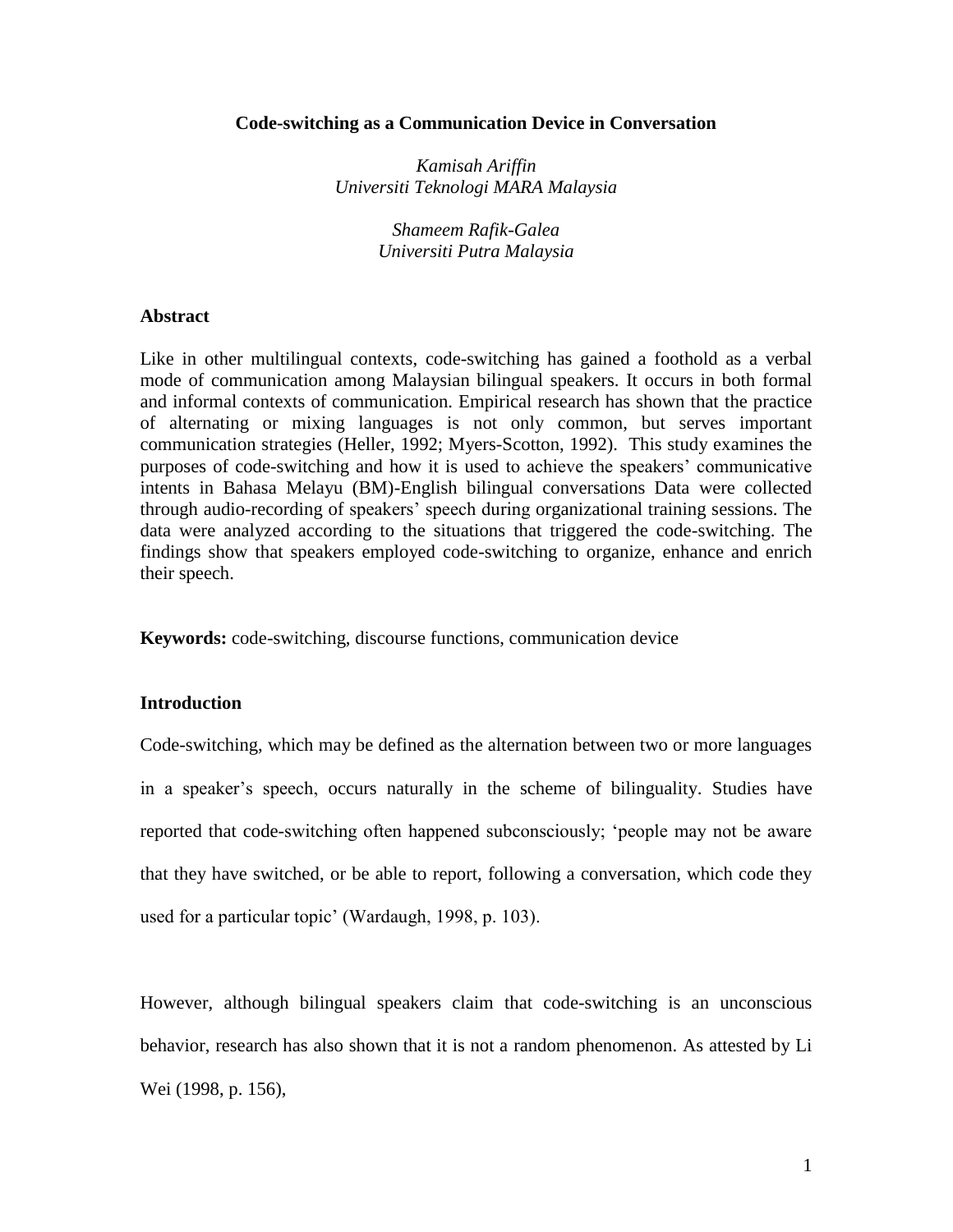Sociolinguistics who have studied code switching draw attention to extralinguistic factors such as topic, setting, relationships between participants, community norms and values, and societal, political and ideological developments influencing speakers' choice of language in conversation.

Code-switching is, thus, seen as a purposeful activity, that is, there are functions and intentions assigned to this behavior (Gumperz, 1971; Myers-Scotton, 1983; 1988; 1989, Hoffman, 1991). Based on this assumption, this paper investigates how code-switching is used as a device to achieve the communicative intents and serve certain functions in a conversation.

### **Conversational functions of code-switching**

While the nature of code-switching is spontaneous and subconscious, studies have reported that it is actually used as a communicative device depending on the switcher's communicative intents (Tay, 1989; Myers-Scotton, 1995, Adendorff, 1996). Speakers use switching strategies to organize, enhance and enrich their speech in order to achieve their communicative objectives.

The discourse-enhancing functions of code-switching have been much discussed in the literature. For example, speakers may code-switch to express solidarity and affiliation with a particular group (Gal, 1978; Milroy, 1987). In addition, code-switching can also be use to fill a linguistic or conceptual gap of the speaker (Gysel, 1992). It is seen as a communication strategy – it provides continuity in speech to compensate for the inability of expressions.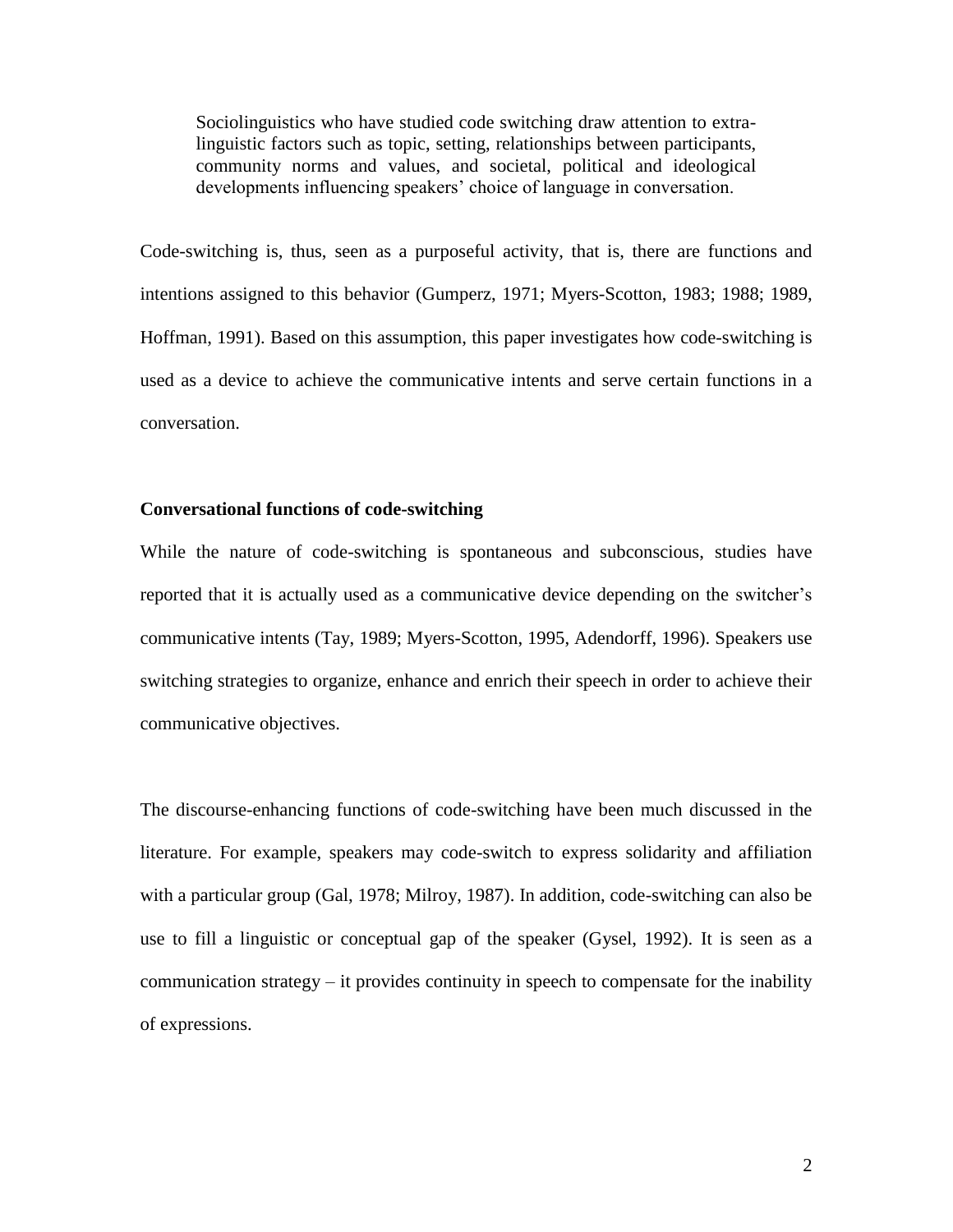Studies have also shown that speakers code-switch to reiterate or emphasize a point (Gal 1979). By repeating the same point in another language, the speaker is stressing or adding more point on the topic of discussion. In addition, code-switching is also used for different pragmatic reasons, depending on the communicative intent of the speakers such as a mitigating and aggravating message (Koziol, 2000), effective production (Azhar & Bahiyah, 1994), distancing strategy (David, 1999) etc.

### **The present study**

Studies on code-switching have moved from the notion that the switching behavior is a compensation for linguistic deficiency in bilingual speakers (Adendorff, 1996; Myers-Scotton, 1995). Code-switching is seen as 'functionally motivated' behavior (Adendorff, 1996, p. 389). Being a multilingual country, this sociolinguistic phenomenon is very common in Malaysian speakers' speech. Studies have shown that it occurs in both formal and informal contexts of communication and has become a normal verbal mode among Malay-English bilinguals (Jacobson, 2004). If code-switching is functionally motivated, a study that investigates the functions of code-switching occurring in Malaysian bilinguals' communication will, therefore, be meaningful toward the understanding of this phenomenon. This paper examines how code-switching is employed in achieving one's communicative intent in Bahasa Melayu (BM)-English bilingual conversations during organizational training sessions.

### **Methodology**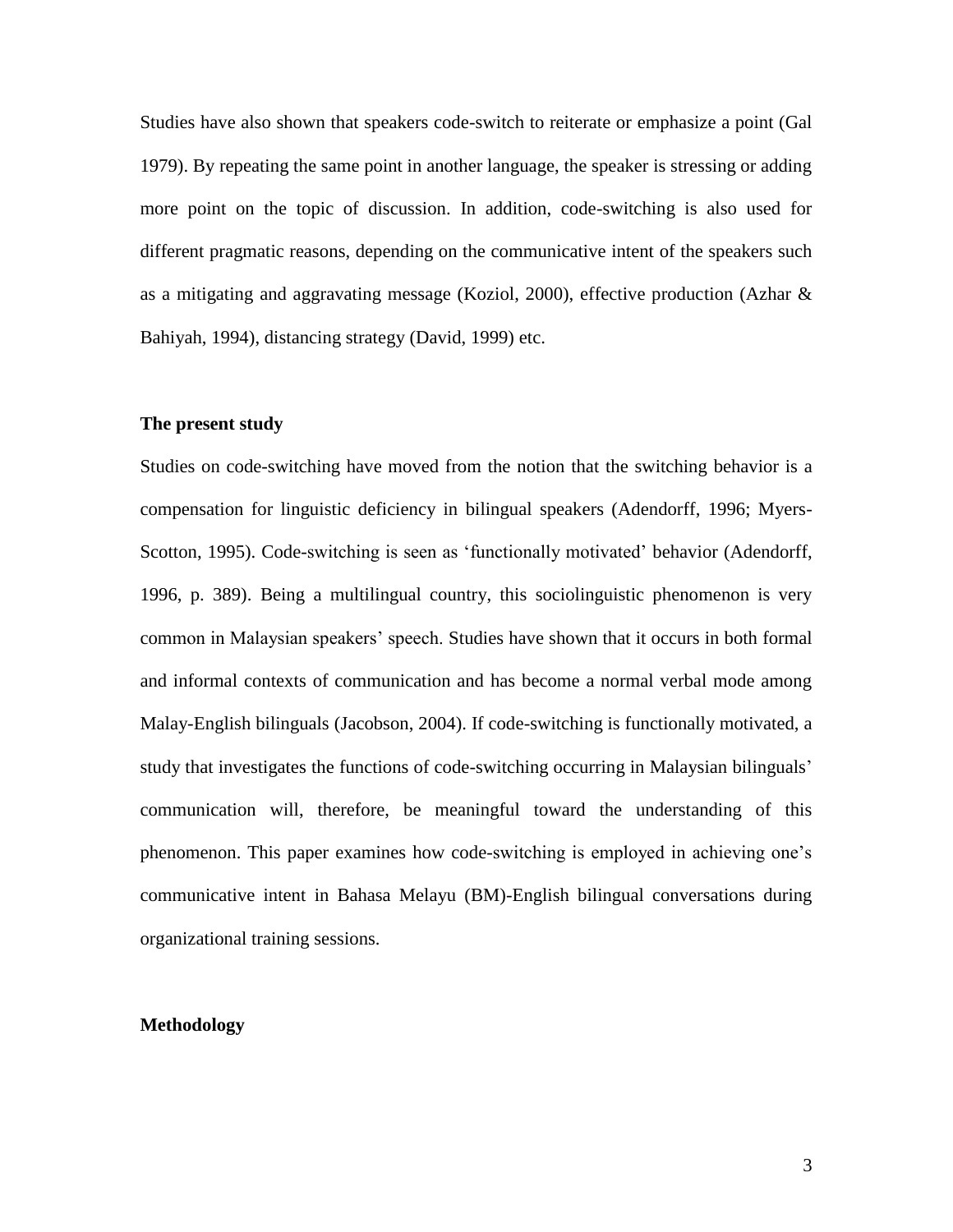The data from this study came from the audio-recording of speakers' speech during the organizational training sessions. The subjects were all adult bilingual speakers of BM and English. The recorded speech was transcribed and speech that contained code-switching was identified and extracted. Code-switching was considered to occur when there was a language change in the speakers' utterances. In this study, the term code-switching encompasses both switching at intersentential and intrasentential levels.

The data were analyzed according to the situation that triggered the code-switching. Situation here means the intentional functions of code-switching that the speakers use to achieve their communicative objectives, that is, how code-switching can convey the speakers' intent.

To determine the functions of the code-switching, the categories proposed in the research literature were used to examine the representative switches: mitigating and aggravating messages (Koziol, 2000), effective production (Azhar & Bahiyah, 1994), distancing strategy (David, 1999), signaling topic change (Fishman, 1972; Hoffman, 1991), dramatizing key words (Auer, 1988), framing discourse (Koike 1987) and personalizing messages (Koziol, 2000).

#### **Findings and Discussion**

The data present a very rich description of speakers' use of code-switching as a personal communication strategy. The data clearly illustrate how speakers organized, enhanced and enriched their speech through code-switching strategies such as signaling social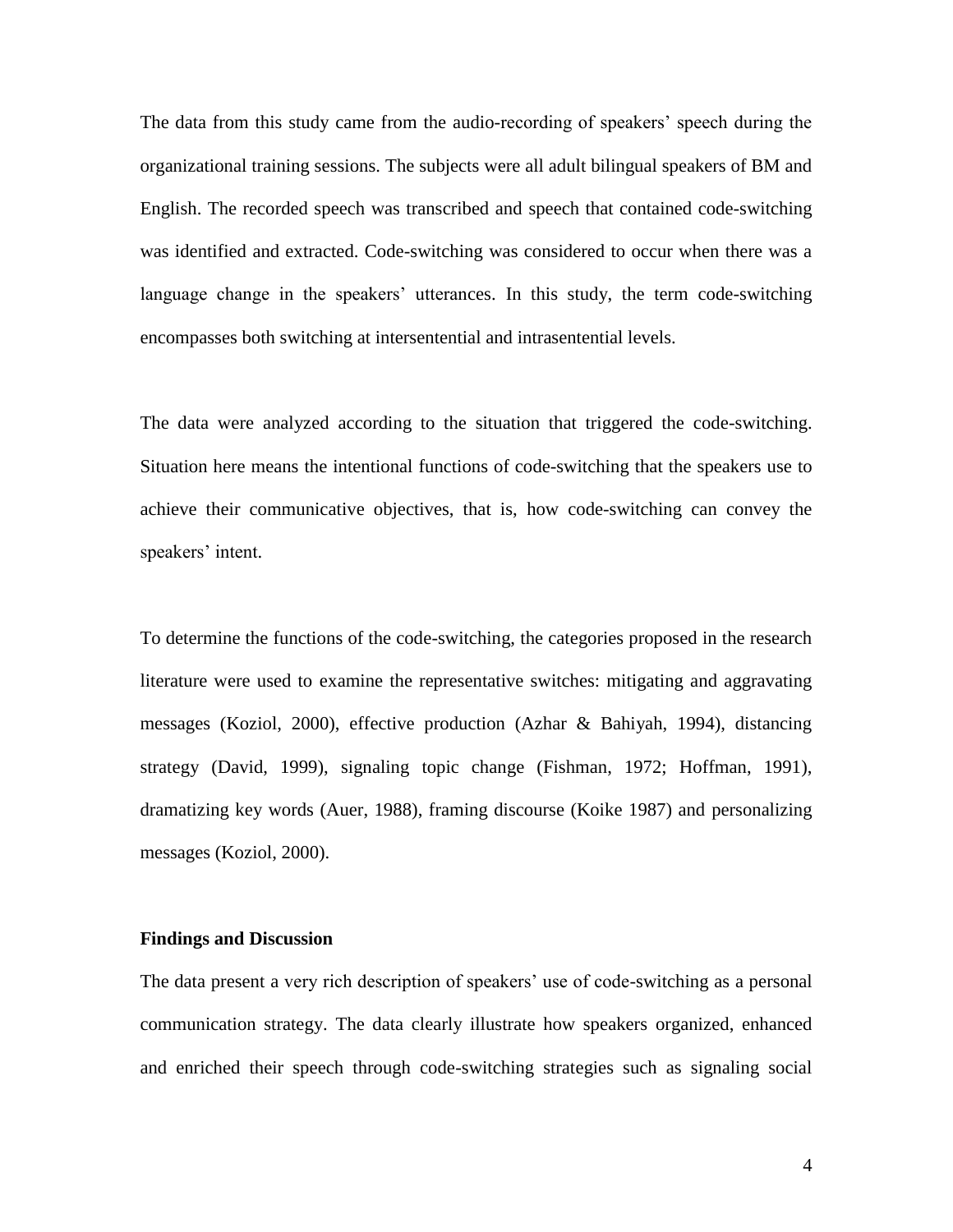relationships and language preferences, obviating difficulties, framing discourse, contrasting personalization and objectification, conveying cultural -expressive message, dramatizing key words, lowering language barriers, maintaining appropriateness of context, showing membership and affiliation with others and reiterating messages. These findings are discussed below.

# *To signal social relationships*

Code-switching can also be seen as a tool to indicate the social relationships between the participants. The data illustrate that speakers code-switched either to level the rank or to wield power between the participants.

The following data show that the speaker switched to English pronouns to indicate her strategy to level the rank between her and the participants.

### **Excerpt 1**

| Trainer | : You all memang. Tak, I kata, yang lain tu. Sebab    |                |
|---------|-------------------------------------------------------|----------------|
|         | kalau your branch cukup, I rasa dia orang takkan      | $\overline{c}$ |
|         | guna you, ok. Sebab kalau you betul-betul nak         | 3              |
|         | mengajar you kena tau sebab you memang tak            | $\overline{4}$ |
|         | pernah buat letters langsung.                         | 5              |
|         | (That's typical of all of you. No, I was referring to |                |
|         | the others. If your branch does not have enough       |                |
|         | [lecturers], they won't ask you to teach [that        |                |
|         | subject]. You have to have knowledge in it if you     |                |
|         | want to teach because you haven't done letters at     |                |
|         | all)                                                  |                |

As can be seen clearly, the use of English pronouns was used to show equal relationship between her and the participants of different status, age and familiarity. In Malay speech behavior, it is very important to observe the use of pronouns or forms of address for people of different social roles. This confirms earlier research on Malaysian bilinguals'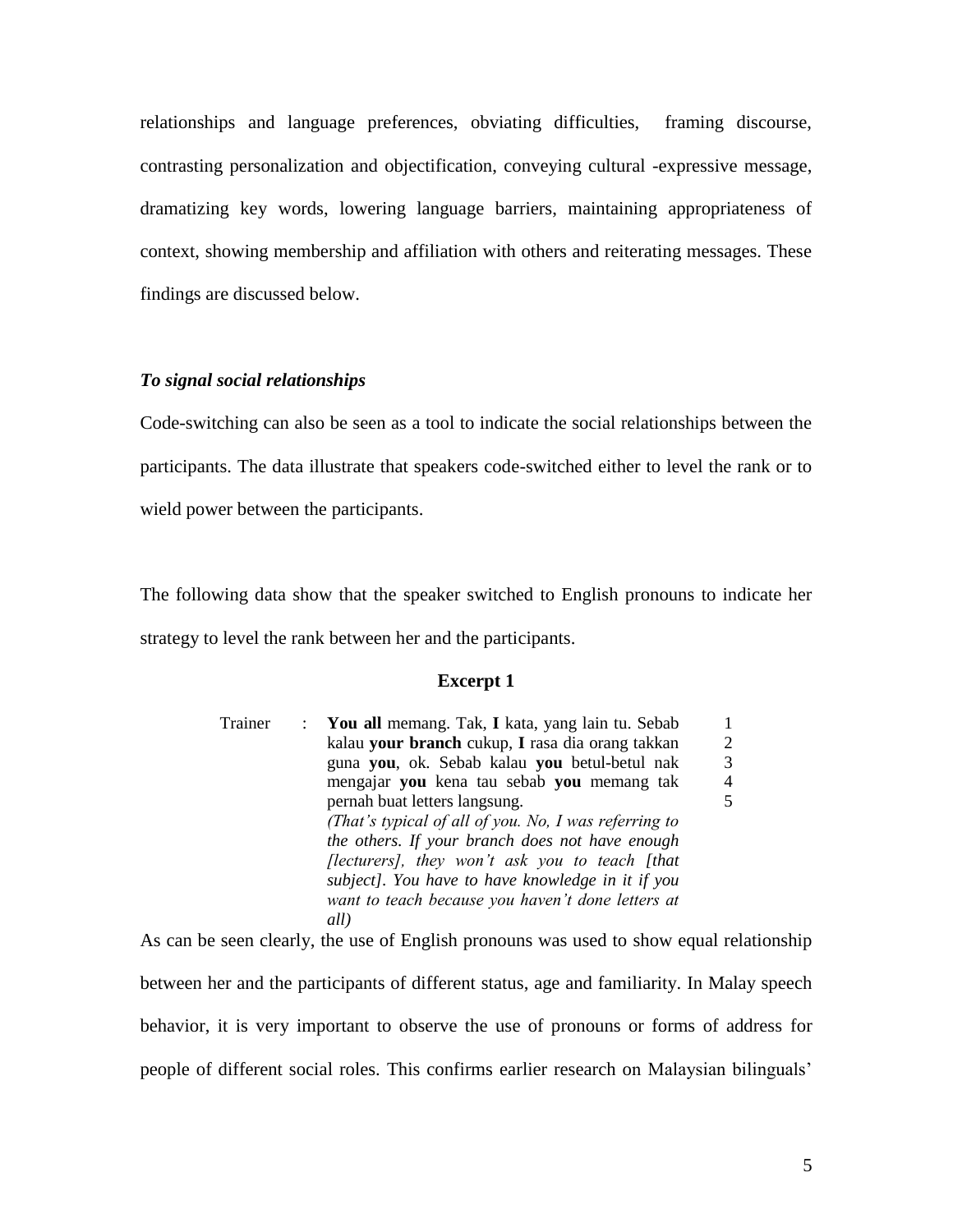communication which reported that the use of English pronouns can avoid rank signaling (Noor Azlina, 1975) and equalize power relations between speakers (Nair-Venugopal, 2000). In addition, the use of English pronouns can also be seen as a deliberate effort to avoid the serious implication of not adhering to the mores of addressing people among the Malays. As exemplified by Asmah (1992) in using BM,

a simple error in the use of pronoun or forms of address, or a slip of the tongue in some language act, may not be easily forgiven (p.44).

The analysis of the data shows that speakers code-switched to manifest power. For example, in the following excerpt, the speaker switched to BM when referring the trainer to the subordinate group.

#### **Excerpt 2**

| Department | : Err all of you would have problems – put your     |                |
|------------|-----------------------------------------------------|----------------|
| Head       | problems down because later, we want to solve it    | 2              |
|            | for you. Don't forget because when he's talking,    | 3              |
|            | you're having ideas, and, and, and, it's good.      | $\overline{4}$ |
|            | Write it down, and after, in the correct forum, you | 5              |
|            | bring the problem out, OK? Please hold it, so our   | 6              |
|            | <b>Encik K</b> ( <i>Mr K</i> ) won't be delayed.    | 7              |

The data provide strong evidence in illustrating the existence of power between the participants in the context of interaction. The speaker switched from the language of interaction to BM when referring the trainer, who was also another head of department, as 'Encik K' (line 7) to the group, who were considered as the subordinates in the organization. The switch to 'Encik K' seemed like a deliberate move to indicate his superiority, thus, this implies a demarcation of power and status between him and the subordinates.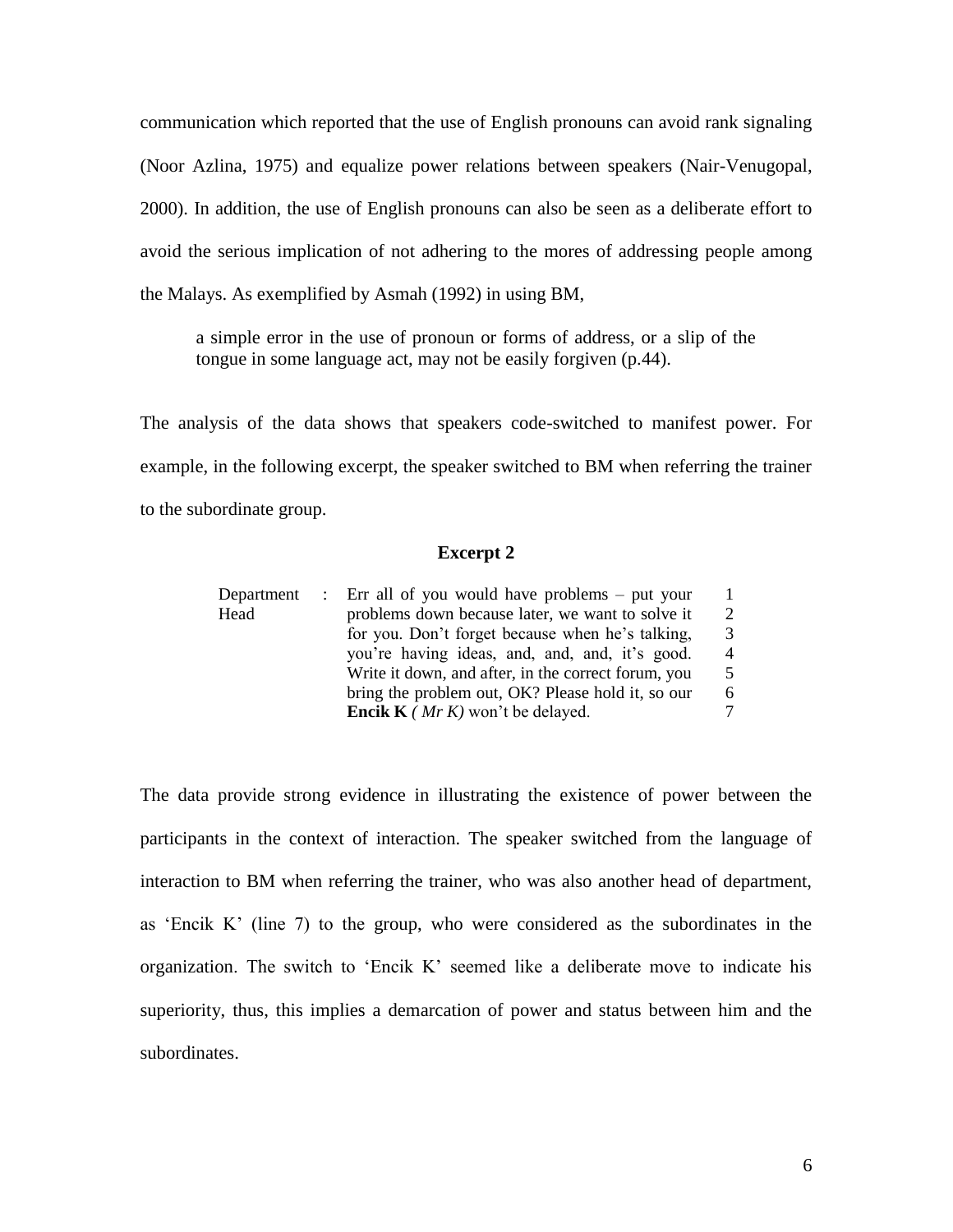### *To signal language preference*

Studies have also shown that speakers tend to code-switch to fill in the lexical gaps in the language of interaction. The data from the present study confirmed this. Speakers maintained the English terminology for technical jargons and referential terms rather than using the BM equivalence. The analysis shows that such maintenance arises, perhaps due to habitual use of the terms, training received in English, the comprehensibility of the terms in English compared to BM, and the availability of the English terms in the speakers' linguistic repertoire.

However, a closer look at the data shows that speakers did not only code-switch due to the lack of vocabulary, but rather as a language of preference.

#### **Excerpt 3**

| Trainer | Objektif penilaian tanah ni ialah kita nak tentukan          |                |
|---------|--------------------------------------------------------------|----------------|
|         | nilai, market value dan juga benefit value.                  | $\overline{2}$ |
|         | Secara dasarnya, value ni ditentukan oleh lokasi             | 3              |
|         | tanah yang nak dinilai tu. Macam mana pun,                   | $\overline{4}$ |
|         | <b>value</b> dan <b>potential</b> sesuatu <b>property</b> tu | 5              |
|         | ditentukan oleh lokasi. So what we need to                   | 6              |
|         | understand her is, spatial factors are very                  | 7              |
|         | significant in making any decision regarding                 | 8              |
|         | land valuation                                               | 9              |
|         | (The objective of land valuation is to determine             |                |
|         | market value and benefit<br>value:                           |                |
|         | value. Fundamentally, the value of the land is               |                |
|         | determined by its location )                                 |                |
|         |                                                              |                |

As can be seen from the excerpt, the speaker's use of English referential terms such has 'value' (lines 2, 5) and land valuation (line 9) was not because of the lack or unfamiliar terms in BM. The BM equivalence, 'nilai' (line 4) and 'penilaian tanah' (line 1) occurred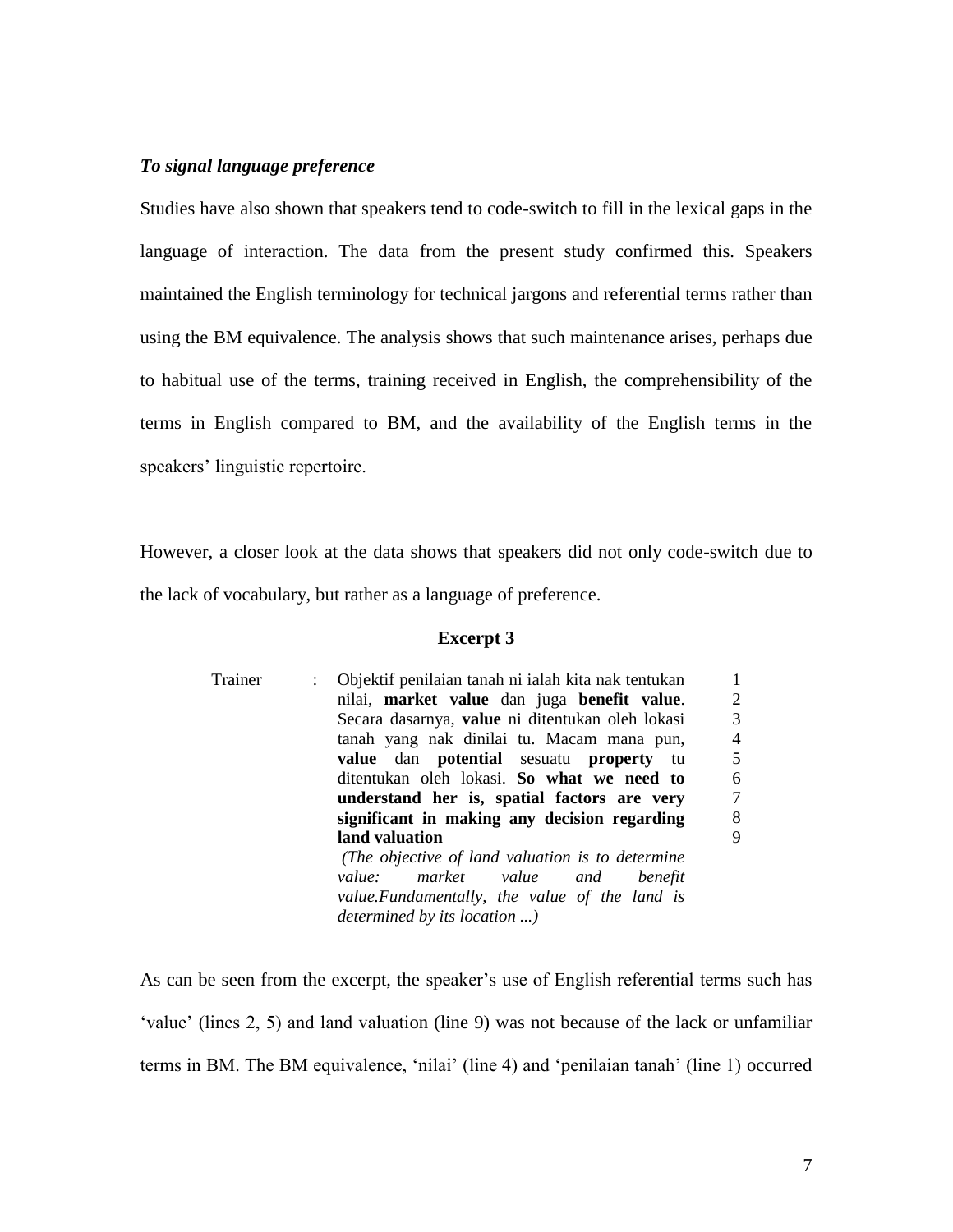in his speech. However, it seemed that the English version was preferred as the word 'value' was used more compared to 'nilai'. Romaine (1995, p. 143) points out that,

Although it is popularly believed by bilingual speakers themselves that they mix or borrow because they do not know the term in one language or another, it is often the case that switching occurs most often for items which people know and use in both languages. The bilingual just has a wider choice – at least when he or she is speaking with bilingual speakers. In effect, the entire second language system is at the disposal of the codeswitcher.

### *To obviate difficulties*

A closer look at the data show that code-switching is far from random. Speakers seemed to code-switch to obviate difficulties in finding the correct referential terms in BM. This can be clearly seen in the following excerpt.

### **Excerpt 4**

| Trainer | : There are five branches here, why don't we take turn |   |  |
|---------|--------------------------------------------------------|---|--|
|         | er go  er <b>menggubah</b> , er <b>menggubah</b> ,     | 2 |  |
|         | menggubal, heh, menggubah pulak ya. Alright,           | 3 |  |
|         | designing the questions for progress test.             |   |  |
|         | ( composing, er, composing, designing, heh, why did    |   |  |
|         | $I$ use composing)                                     |   |  |

The data illustrate evidence that the speaker felt that she faced difficulties in finding the right referential term in BM for the word designing (line 2). The fillers 'er' (line 2), show that she was looking for the right word between 'menggubah' (composing) and 'menggubal' (designing). In BM, these words both have the same meaning as 'writing'. However, in terms of verb collocation, the former is used for composing songs, while the latter is for designing examination questions or writing constitution. The speaker's attempt to use the BM equivalence of the term 'designing' had caused her confusion as to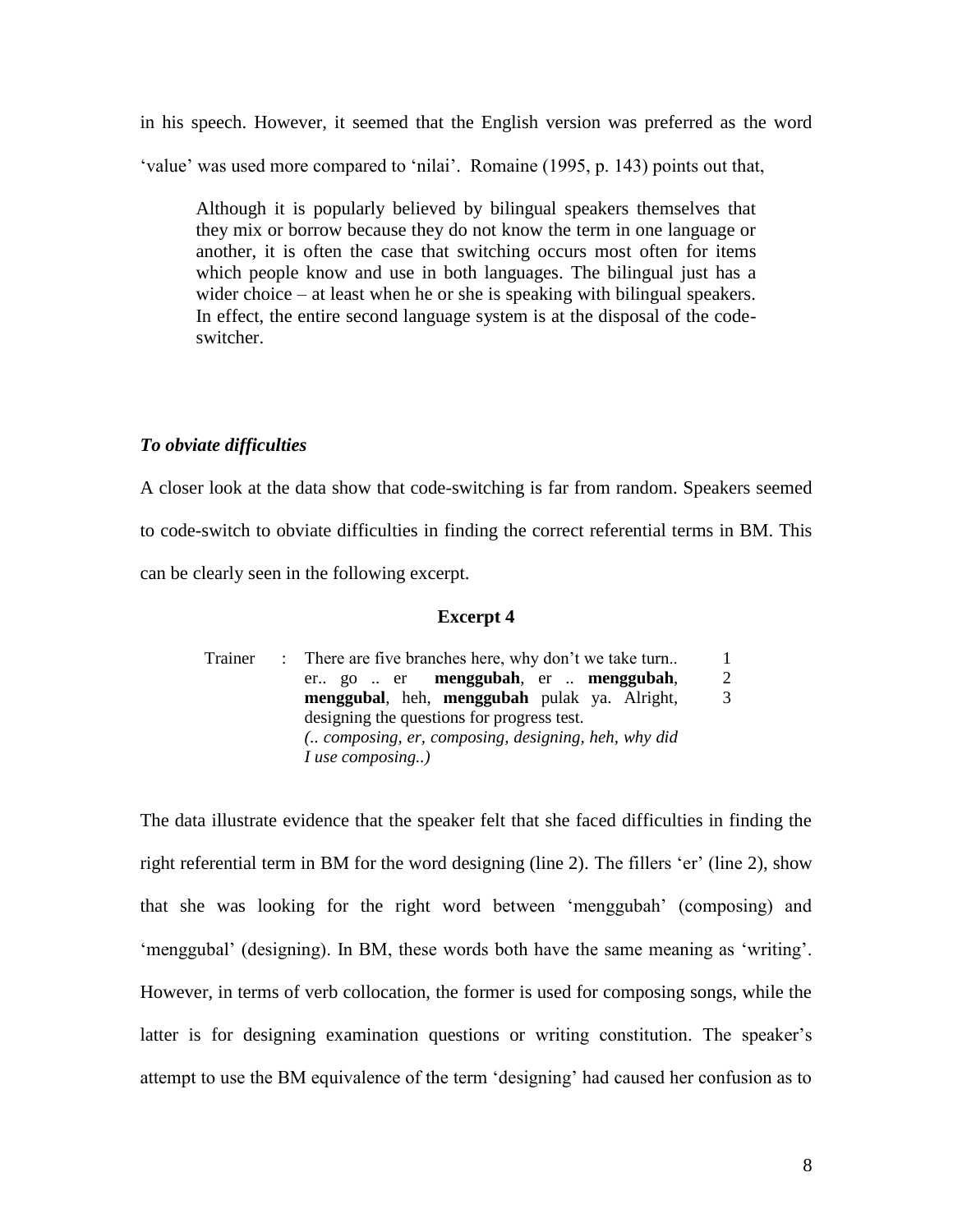which term to use. Thus, she decided to revert to the English term as she felt that it was more comprehensible. The word 'alright' (line 3) implies that she had given up looking for the right word in BM and the English term would obviate any confusion.

# *To frame discourse*

Another function of code-switching is to attract and hold listeners' attention. This is done by framing the discourse with the use of conjunctions like 'so' and 'then', and routines like 'well', 'ok' and 'alright'. According to Koike (1987), this type of code-switching normally occurs at boundaries as an intensifying strategy to emphasize the utterance, hold the listeners' attention and move the action forward. The following is one of the extensive evidence found in the situated discourse.

#### **Excerpt 5**

| Trainee | So macam mana kita nak masukkan dalam input<br>form?                                                                                                                                                                                                                                                                        | 1<br>2 |
|---------|-----------------------------------------------------------------------------------------------------------------------------------------------------------------------------------------------------------------------------------------------------------------------------------------------------------------------------|--------|
|         | (So, what should we put in the input form?)                                                                                                                                                                                                                                                                                 |        |
|         |                                                                                                                                                                                                                                                                                                                             |        |
|         |                                                                                                                                                                                                                                                                                                                             |        |
|         |                                                                                                                                                                                                                                                                                                                             |        |
|         | Memang kita ada satu proses yang mandatori,                                                                                                                                                                                                                                                                                 | 3      |
|         | buat data verification. So dalam perubahan, kita                                                                                                                                                                                                                                                                            | 4      |
|         | buat yang inilah, yang terbaru, so kita tak terikat                                                                                                                                                                                                                                                                         | 5      |
|         | dengan data LPH dahulu. Tapi data LPH dulu kita                                                                                                                                                                                                                                                                             | 6      |
|         | pakai sebagai bantuan untuk kumpul<br>stok.                                                                                                                                                                                                                                                                                 | 7      |
|         | Nampak tak? Nak buat pembetulan tak?                                                                                                                                                                                                                                                                                        | 8      |
|         | (We do have a mandatory process, that is, data                                                                                                                                                                                                                                                                              |        |
|         | verification. So in the changes, this is what we do.                                                                                                                                                                                                                                                                        |        |
|         | This is the latest process, so we will not be bound                                                                                                                                                                                                                                                                         |        |
|         | to the previous LPH. However, the previous LPH                                                                                                                                                                                                                                                                              |        |
|         | data can help us in collecting the stock. Can you                                                                                                                                                                                                                                                                           |        |
|         | see it? Do we need to do any correction?)                                                                                                                                                                                                                                                                                   |        |
|         | $\mathbf{1}$ , $\mathbf{1}$ , $\mathbf{1}$ , $\mathbf{1}$ , $\mathbf{1}$ , $\mathbf{1}$ , $\mathbf{1}$ , $\mathbf{1}$ , $\mathbf{1}$ , $\mathbf{1}$ , $\mathbf{1}$ , $\mathbf{1}$ , $\mathbf{1}$ , $\mathbf{1}$ , $\mathbf{1}$ , $\mathbf{1}$ , $\mathbf{1}$ , $\mathbf{1}$ , $\mathbf{1}$ , $\mathbf{1}$ ,<br>$\mathbf{L}$ |        |

As can be seen from the data, the body of the discourse was in BM, framed by the English conjunction, 'so' (lines 1, 4, 5). The switches occurred at the beginning of the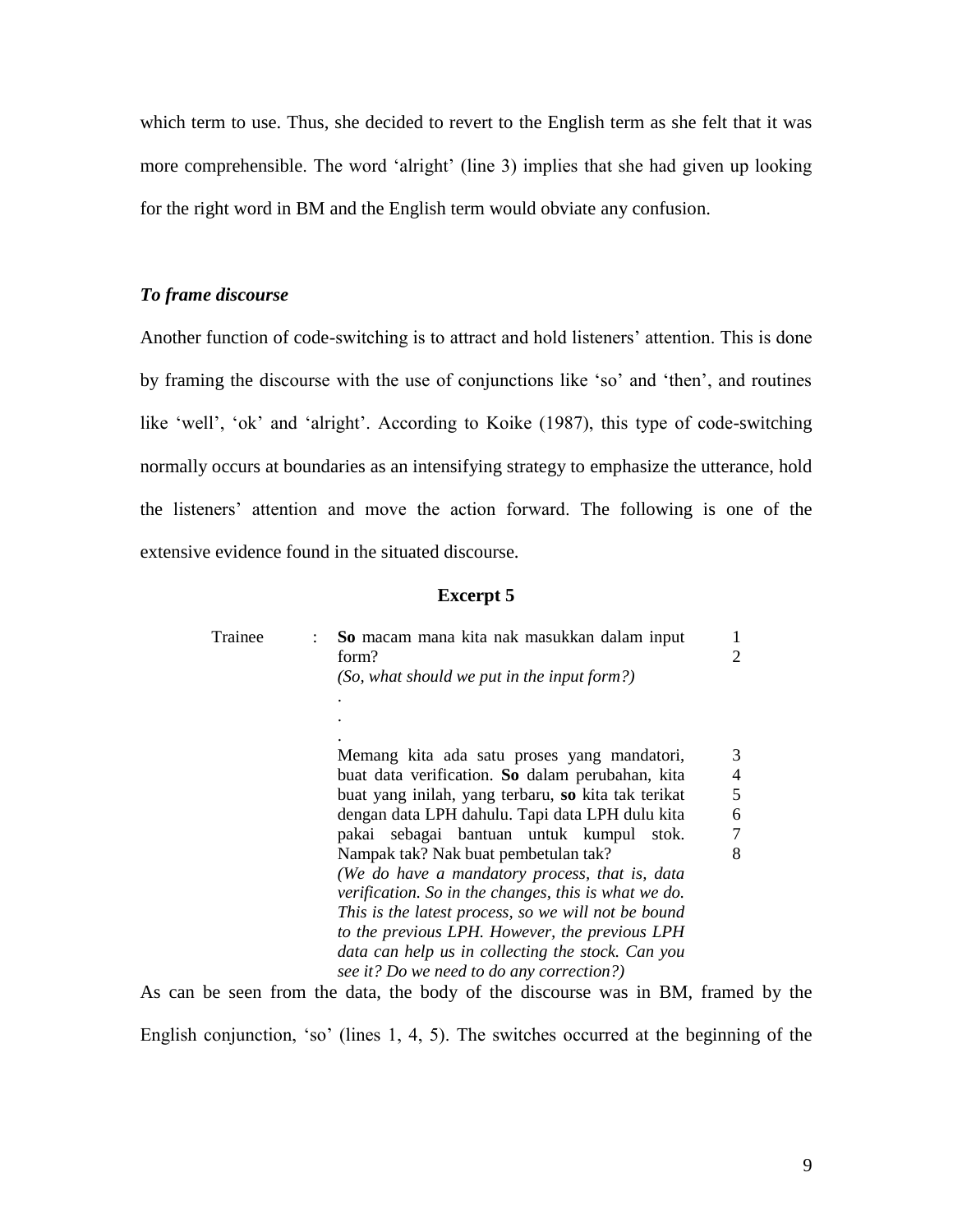utterance and were used to capture the audience's attention before moving on to the topic of discussion.

### *To contrast personalization and objectification*

Code-switching may also be employed to show a contrast between personalization and objectification. A speaker may use a language in talking about his or her personal feelings while using another language in describing facts or objectives. This can be illustrated in the following example.

#### **Excerpt 6**

| Trainer | So I hope whatever we have discussed here can help |   |
|---------|----------------------------------------------------|---|
|         | you with your teaching So, say a mint a maaf,      | 2 |
|         | lah kalau ada salah silap, terkasar bahasa tu ya.  |   |
|         | $\ldots$ Please accept my sincere apologies for my |   |
|         | shortcomings, if any).                             |   |

It can be seen that the speaker used English in objective-related utterance (line 1) and BM for the utterance that involved personal feelings (lines 2-3). Fotos (1990) found similar findings in her study on Japanese-English conversational switching among bilinguals. She found that English as a foreign language (EFL) learners tend to talk about their feelings in Japanese and use English for factual, task-related utterances.

### *To convey cultural-expressive message*

Some cultural expressions uniquely belong to a particular language and cannot be expressed in another language. Speakers often switched from the language of interaction when it comes to cultural expressions as they feel that the language will not be able to convey the intended meaning. Excerpt 6 above is a good representation of this.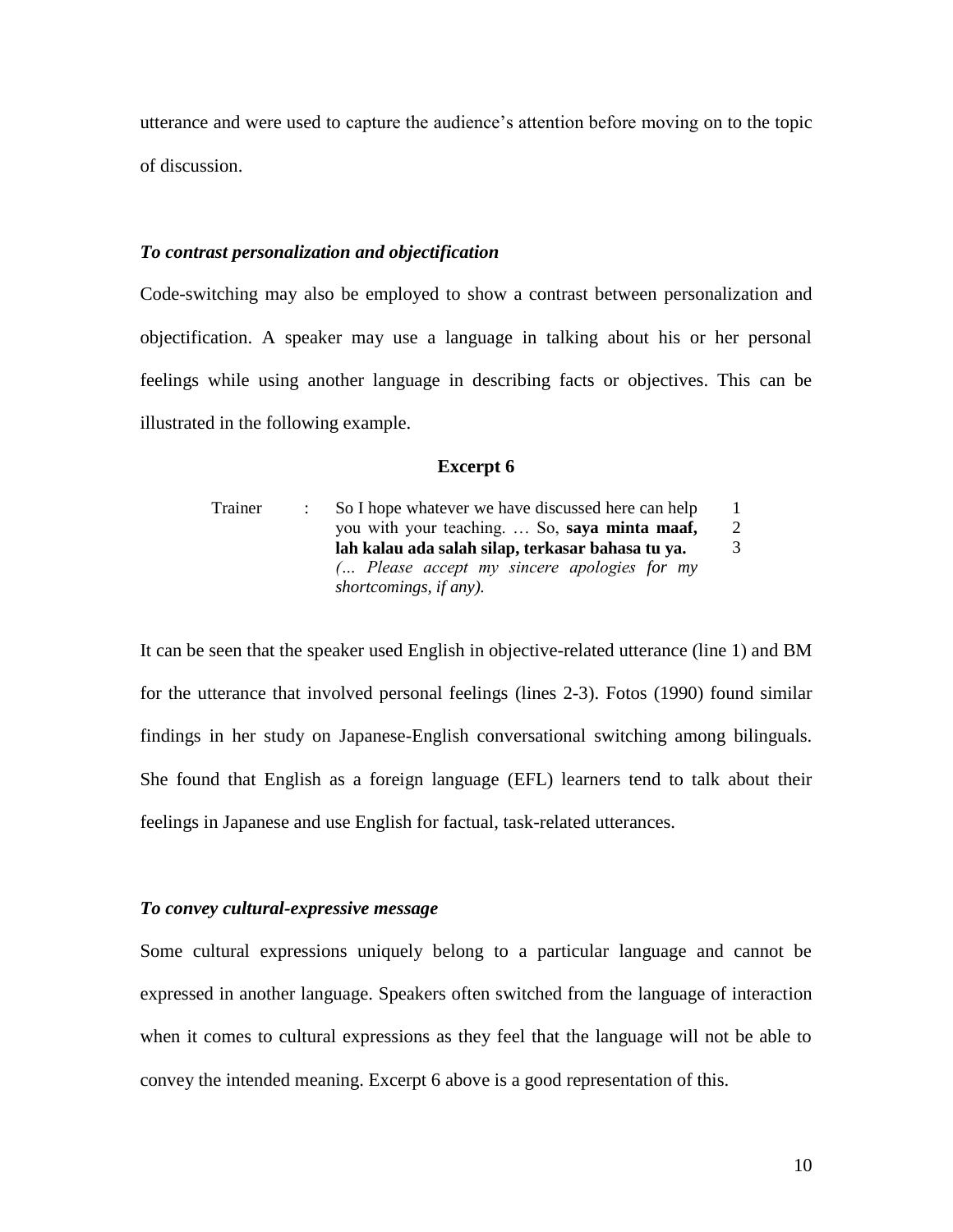The concept of apologizing or asking for forgiveness for any shortcomings at the end of any social event is the cultural norm in Malaysia, particularly among the Malays. The phrase 'saya minta maaflah kalau ada salah silap, terkasar bahasa tu ya' (lines 2-3) as used by the speaker is a typical utterance for this purpose and it is uttered with sincerity. To say it in another language does not really convey the sincerity and intention of asking the forgiveness. This prompted the speaker to switch from English to BM. This linguistic behavior has also been observed in other communities. For example, Mendieta-Lombardo and Cintron (1995) found that the Spanish community in America would use the Spanish words to 'express emphatically Hispanic concepts and to evoke emotional and cultural associations that the English correlate would fail to convey' (p. 567).

### *To dramatize keywords*

The data show that speakers also code-switch for a dramatic effect in order to attract listeners' attention. It can be represented by the deliberate use of words that can emphasize the speakers' point, or expressed in the forms of inventive expression as shown in the following excerpts.

#### **Excerpt 7**

Trainee : Saya **boring** betul kalau benda-benda jadi macam ni *(I really don't like it when these things happened).* 1

The word 'boring' in the speakers' speech does not refer to the speakers' boredom of what has taken place. This is a unique feature of the local variety, Malaysian English. The word 'boring' can be used to express either boredom or dislike. The speaker's use of this English word within the matrix language, BM, was to highlight his dislike over the matter. Such use resulted in the dramatic emphasis on the situation.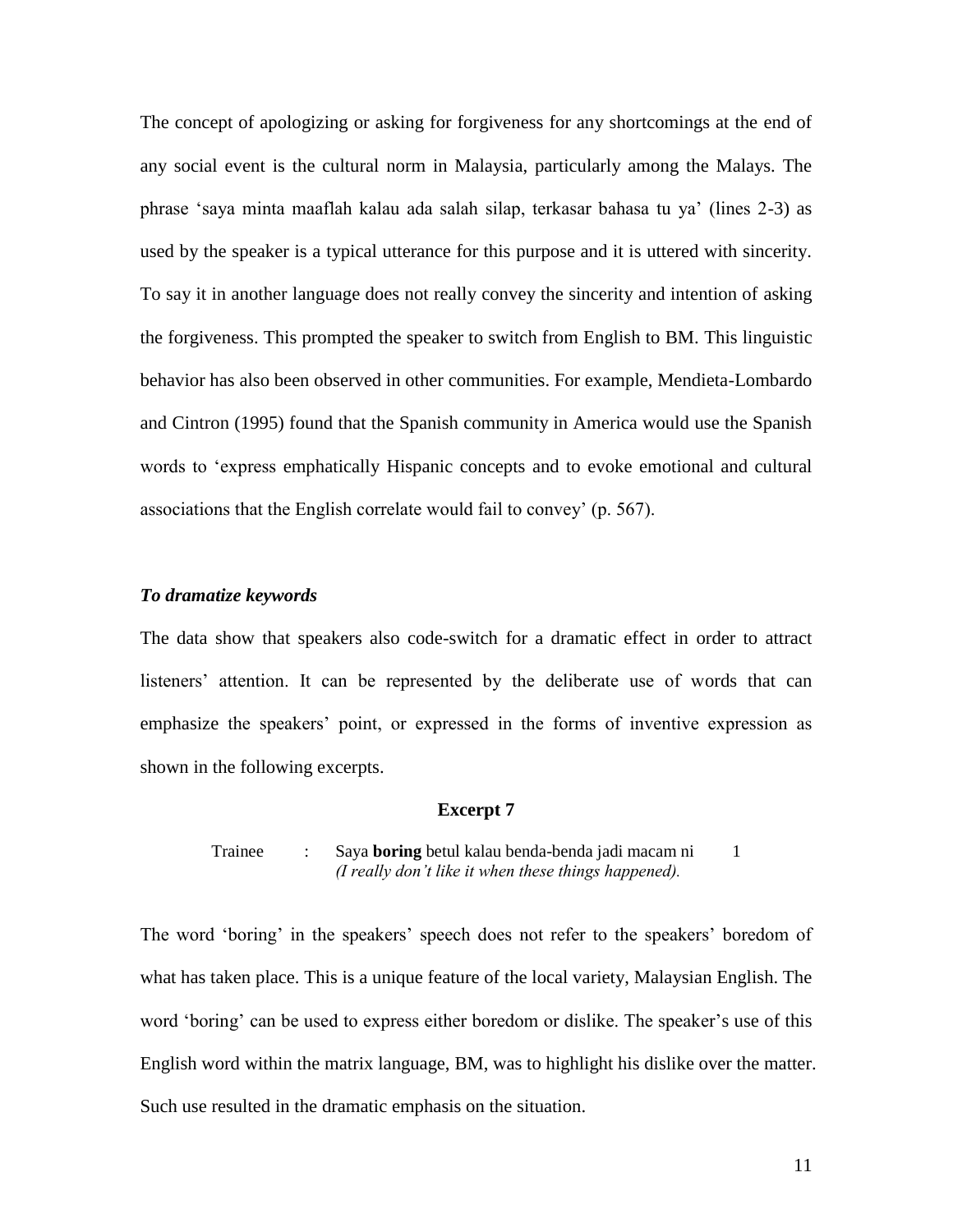Another dramatic effect can be achieved through the use of inventive expression. The following excerpt shows that the inventive expression occurs in the form of language play.

#### **Excerpt 8**

| Trainer            | : May be kita boleh bincangkan, alright, make a   |   |
|--------------------|---------------------------------------------------|---|
|                    | schedule. There are five <b>cawangans</b> here,   | 2 |
|                    | cawangans, ya                                     |   |
|                    | (May be we can discuss this, ok Draw a schedule.) |   |
|                    | There are five branches here, branches)           |   |
| (Chorus) : (laugh) |                                                   |   |

The speaker's invention of the word 'cawangans' (lines 2, 3), which was the pluralism of a BM word (cawangan) into English by adding's', had a dramatic effect on the listeners. As suggested by Jorgenson (2003), such performance in group conversation can have an effect on the listeners; as shown in the data, the appreciation of the language play was indicated by their laughter.

### *To lower language barriers*

Studies have shown that speakers accommodate and take into account other interlocutors' linguistic factors in designing their speech (Giles & Smith, 1979; Bell, 1984; Giles, Coupland & Coupland, 1991). Speakers may diverge and converge their speech to accommodate the other interlocutors for effective communication.

The data show that code-switching is employed as a strategy to lower the language barriers between the speaker and the audience due to the discrepancy in their language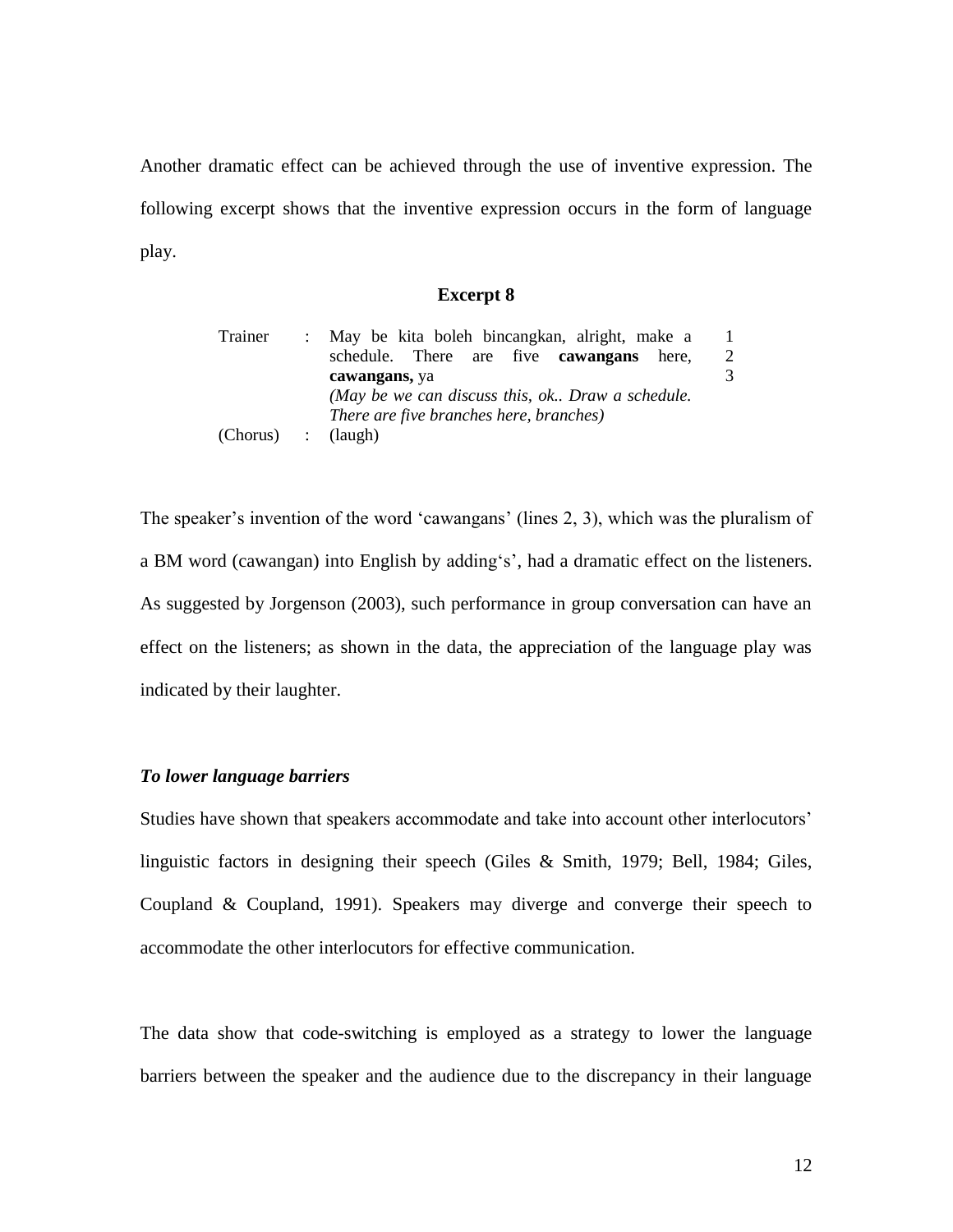competence. The speaker was more fluent and competent in English compared to BM. The audience, on the other hand, were competent BM speakers and their level of competence in English was only marginal. The following data demonstrate how the speaker used code-switching as a strategy to compromise her own and the audience's level of competence in BM and English. Code-switching was, thus, seen as device to ensure understanding where she switched only at the topic-related words such as 'baki' (line 1), 'perubahan' (lines 1, 2) and 'syarat' (line 2).

#### **Excerpt 9**

|      | Department : Her question is under <b>baki</b> . For <b>perubahan</b> , there |  |
|------|-------------------------------------------------------------------------------|--|
| Head | are certain syarat for perubahan.                                             |  |
|      | (Her question is under balance. For changes, there                            |  |
|      | <i>are certain conditions for changes)</i>                                    |  |

#### *To maintain the appropriateness of context*

The analysis of the data was inline with Blom and Gumperz's (1972) concept of situational switching. The following excerpt illustrates how the trainer switched her language to keep up with the language used by the trainee in order to maintain the appropriateness to the context.

### **Excerpt 10**

| Trainer | So kita taulah what are the latest, what are the latest                                                       |  |
|---------|---------------------------------------------------------------------------------------------------------------|--|
|         | features, what are the latest features of technology<br>today, equipment and all that.<br>(So, we would know) |  |
| Trainee | : Assalamualaikum.                                                                                            |  |
| Trainer | : Waalaikumsalam.                                                                                             |  |

It is the practice in Islam that when someone greets a person that it is compulsory for that person to give his or her reply. It goes without saying that the Arabic greeting 'assalamualaikum' should be replied with 'waalaikumsalam'. As can be seen from the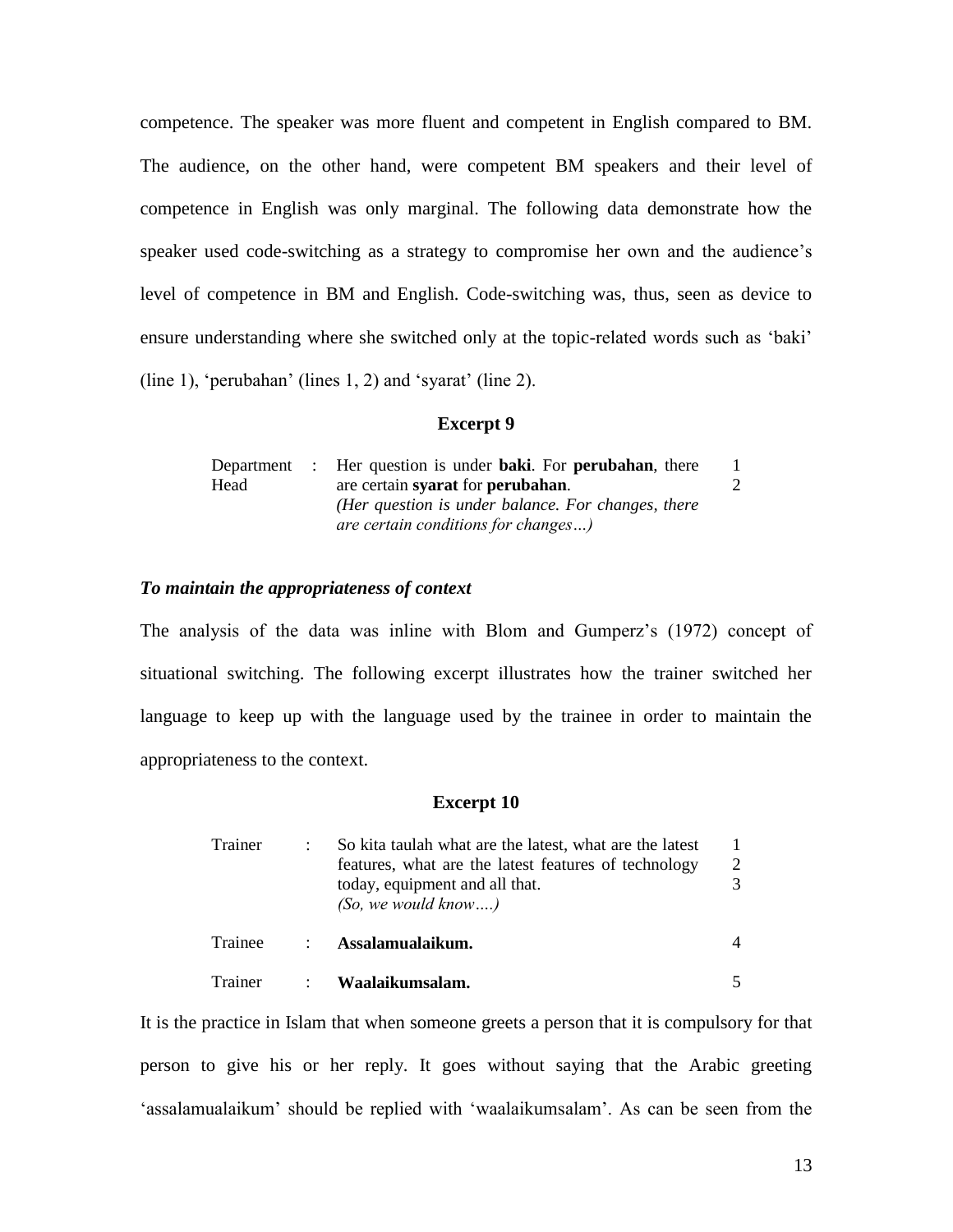excerpt, the trainer switched her language of interaction to Arabic in her reply to the trainee's Arabic greeting as it was the most appropriate thing to do. A Muslim will not answer it in another language as it will not be appropriate and seem absurd.

### *To show membership and affiliation with others*

Speakers also code-switch when they want to establish relationship between them. The following excerpt illustrates the speaker's effort in enacting a relationship with the others through code-switching.

#### **Excerpt 11**

Trainer : Setuju ya? **Member** kita kat sana tu? *(All agreed? What about our friend(s) over there?)* 1

The speaker did not really know the participants of the training sessions. However, he tried to affiliate himself with the others by using the word 'member' when addressing them. The word 'member' is widely accepted in the communication of the local people for 'friend' (Yen, 1991). The speaker's choice of the native variety vocabulary indicates his effort in establishing friendship, affinity and solidarity with the participants. Even though he could use the BM word for 'friend', his use of the English word seemed as a strategy to show that although he was the superior, he considered the participants as his friends. The English word gave the implication that he had elevated the participants' status to his level. This is related to the prestige that English brings to its speaker.

#### *To reiterate messages*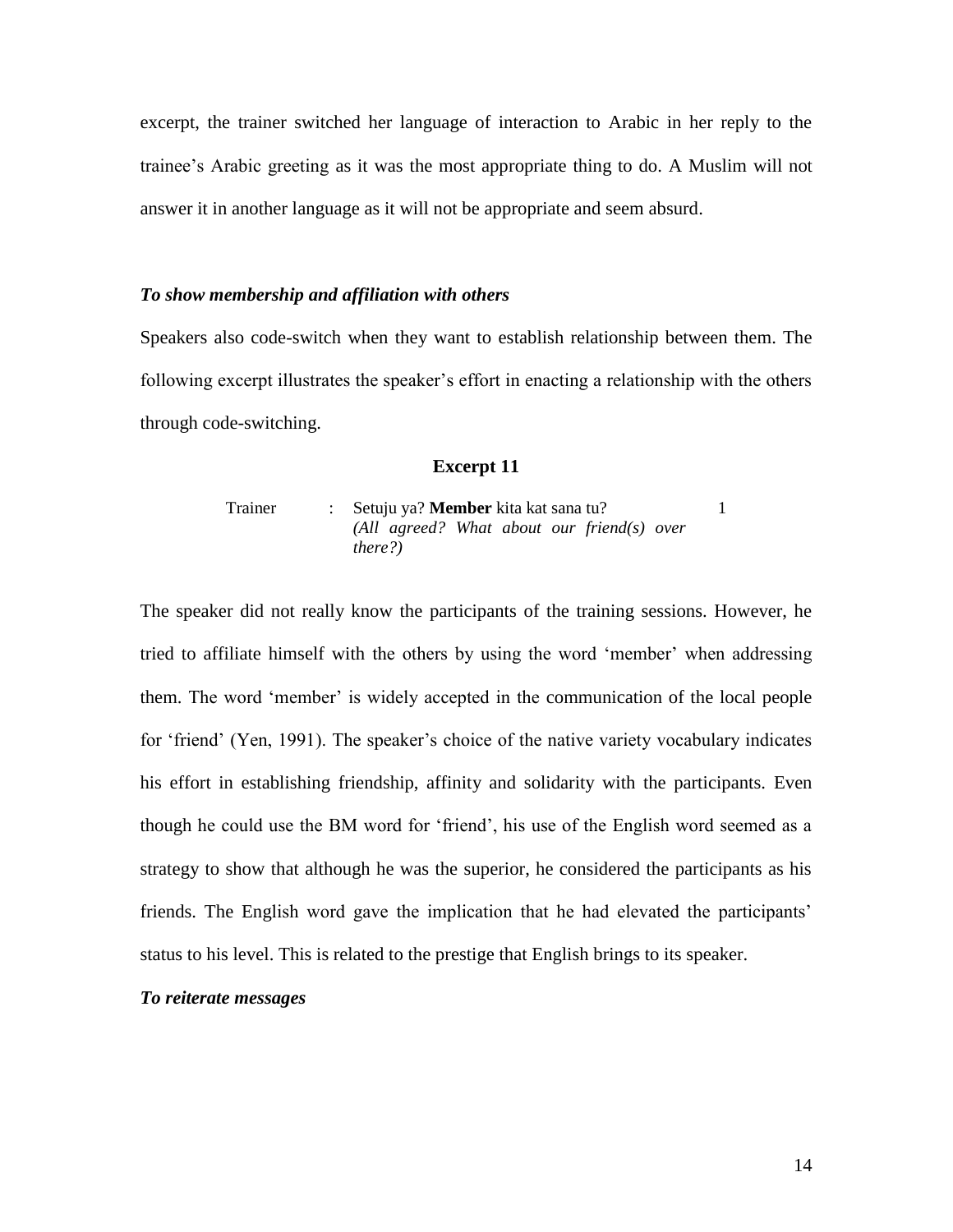Code-switching is also used to reiterate messages, which are, repeating what has been said earlier in another language with the intention of making the message clearer and understood.

### **Excerpt 12**

Trainer : If you want to convert it, each the weightage for quizzes is fifteen per cent, **lima belas** per cent. 1  $\mathcal{D}_{\mathcal{L}}$ 

It can be inferred from the data that the reiteration of the phrase 'fifteen percent' (line 2) was to ensure mutual understanding among the listeners. As a member of the Malay speech community herself, the speaker was aware that Malaysian speakers normally have a problem in differentiating between short and long vowels. This is because BM does not have short and long vowels. Thus, by reiterating the word 'fifteen' with 'lima belas' the speaker was making sure that everybody in the context of the interaction understood it as 'fifteen' not 'fifty'.

### **Conclusion**

The results of the study have shown that code-switching behavior is not random nor it is seen as a sign of linguistic deficient or inadequacy. Rather, it is a negotiation between language use and the communicative intents of the speakers. Code-switching is employed as a tool to achieve these intents. It is also used to express a range of social and rhetorical meanings. As pointed out by Myers-Scotton (1995), the choices that a speaker makes in using a language are not just choices of content, but are 'discourse strategies' (p. 57), that is, the choices are used more to accomplish the speaker's intents than conveying referential meaning.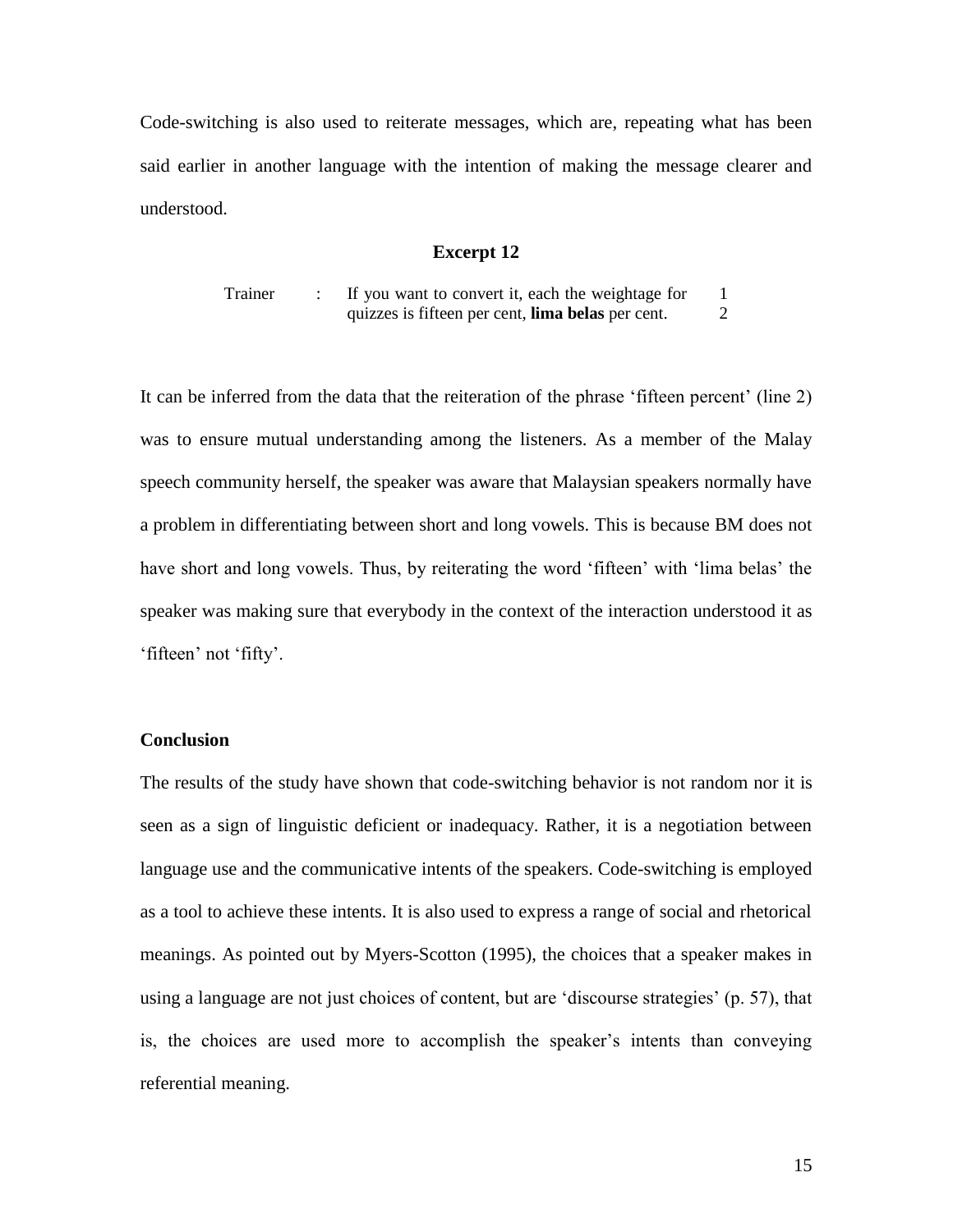#### **References**

- Adendorff, R. (1996). The functions of code-switching among high school teachers and students in KwaZulu and implications for teacher education. In K. Biley & D. Nunan (eds.). *Voices from the language classroom: Qualitative research in second language education*. pp. 388-406. Cambridge: Cambridge University Press.
- Asmah Omar. (1992). *The linguistic scenery in Malaysia*. Kuala Lumpur: Dewan Bahasa dan Pustaka.
- Auer, P. (ed.) (1998) *Code-switching in conversation: Language, interaction and identity*. London: Routledge.
- Azhar M. Simin & Bahiyah Abd Hamid. (1994). English in Malaysia: The case of two myths. *Proceedings of International English Language Education Conference*. pp. 129-144. Bangi: Universiti Kebangsaan Malaysia.
- Bell, A. (1984). Language style as audience design. *Language in Society,* 13: 145-204.
- Blom, J. P. & Gumperz, J. J. (1972). Social meaning in linguistic structures: Codeswitching in Norway. In J. J. Gumperz & D. Hymes (eds.). *Directions in Sociolinguistics* (pp. 407-434). New Yok: Holt, Rinehart & Winston.
- David, M. K. (1999). Trading in an intercultural context: the case of Malaysia. *International Scope Review* 2: 1-15.
- Fishman, J. A. (1972). The Relationship between micro-and macro-sociolinguistics in the study of who speaks what language to whom and when. In Pride, J. B. & Holmes, J. (eds). *Sociolinguistics*. pp. 15-32. Harmondsworth: Penguin Books Ltd.
- Fotos, S. (1990). Japanese-English code switching in bilingual children. *JALT Journal*, 12, 75-98.
- Gal, S. (1978). Peasant men can't get wives: Language change and sex roles in a bilingual community. *Language in Society*, 7(1): 1-16.
- Gal, S. (1979). *Language Shift: Social Determinants of Linguistic Change in Bilingual Austria.* New York: Academic Press.
- Giles, H. & Smith, P. M. (1979). Accommodation theory: Optimal levels of convergence. In H. Giles and R. N. St Clair (eds.). *Language and Social Psychology.* . pp. 45- 65. Oxford: Basil Blackwell.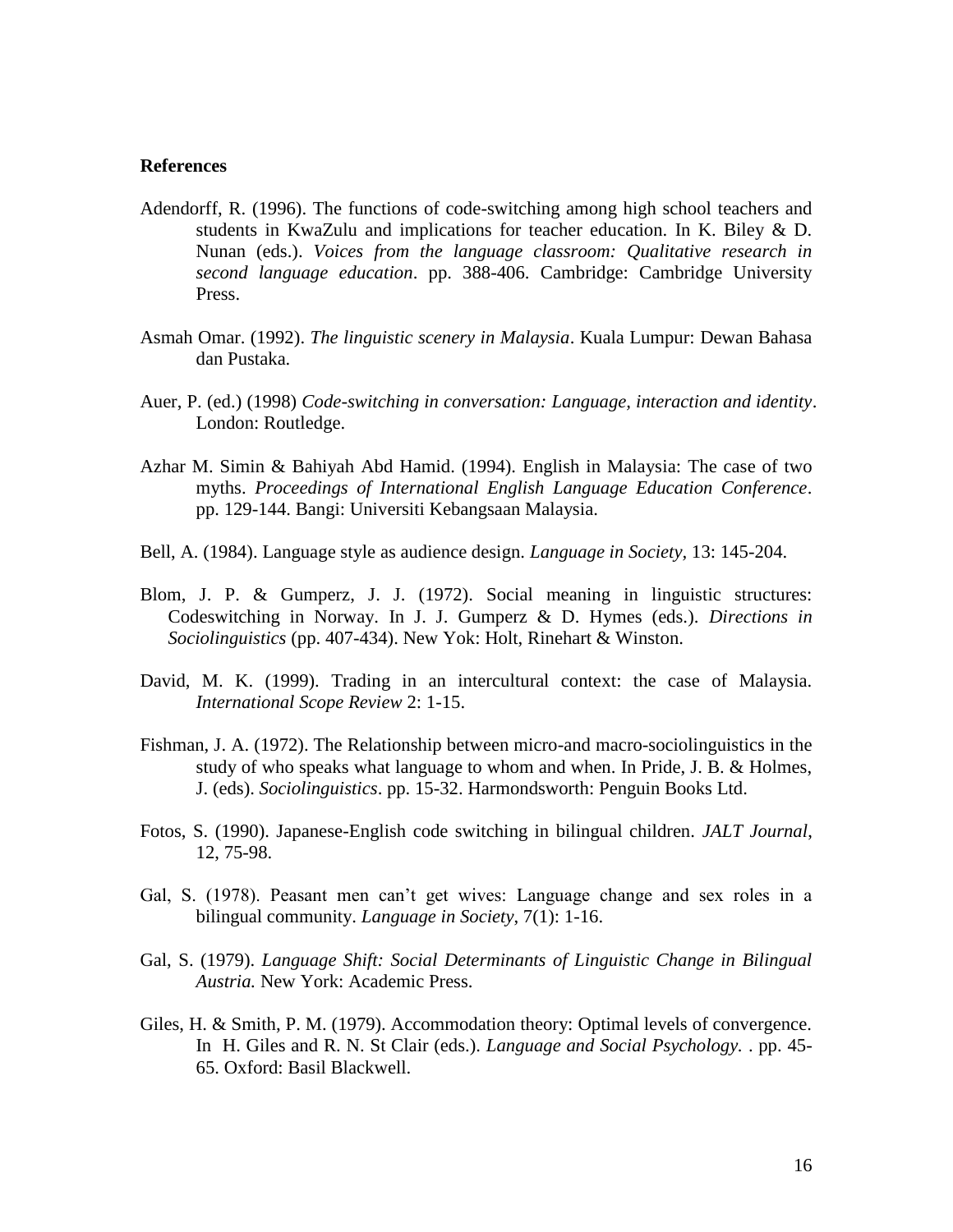- Giles, H., Coupland, N., Coupland, J. (Eds).(1991) *Contexts of accommodation: Developments in applied sociolinguistics*. Cambridge, MA: Cambridge University Press.
- Gumperz, J. J. (1971). *Language in Social Groups*. Stanford, CA: Stanford University Press.
- Gysels, M. (1992). French in urban Lubumbashi Swahili: Codeswitching, borrowing, or both. *Journal of Multilingual and Multicultural Development,* 13: 41-55.
- Heller, M. (1992). The politics of codeswitching and language choice. *Journal of Multilingual and Multicultural Development*. 13(1-2): 123-42.
- Hoffman, C. (1991). *Introduction to Bilingualism*. New York: Longman.
- Jacobson, R. (2004*). The broadening spectrum of a Malaysian experience: From informal codemixing to formal codeswitching.* Kuala Lumpur: Dewan Bahasa dan Pustaka.
- Jorgenson, J. N. (2003). Languaging among fifth graders: Code-switching in Conversation 501 of the Koge Project. *Journal of Multilingual and Multicultural Development*, 24 (1 & 2): 126-148.
- Koike, D. (1987). Code switching in the bilingual Chicano narrative. *Hispania*, 70, 148- 154.
- Koziol, J. M. (2000). *Code-Switching between Spanish and English in Contemporary American Society.* Unpulished thesis. St Mary's College of Maryland.
- Li Wei (1998). The 'why' and 'how' questions in the analysis of conversational codeswitching. In P. Auer (ed.). *Code-switching in conversation: language, interaction and identity*. pp. 156-76. London: Routledge.
- Mendieta-Lombardo, E. & Cintron, Z.A. (1995). Marked and unmarked choices of code switching on bilingual poetry. *Hispania: A Journal Devoted to the Interests of the Teaching of Spanish and Portuguese, 78(3),* 565-572.
- Milroy, L. (1987). *Observing and analysing natural language*. Oxford: Blackwell.
- Myers-Scotton, C. (1983). The negotiation of identities in conversation : A theory of markedness and code choice. *International Journal of the Sociology of Language,* 44: 115-136.
- Myers-Scotton, C. (1988). Self-enhancing codeswitching as interactional power. *Language and Communication*, 8(3): 199 – 211.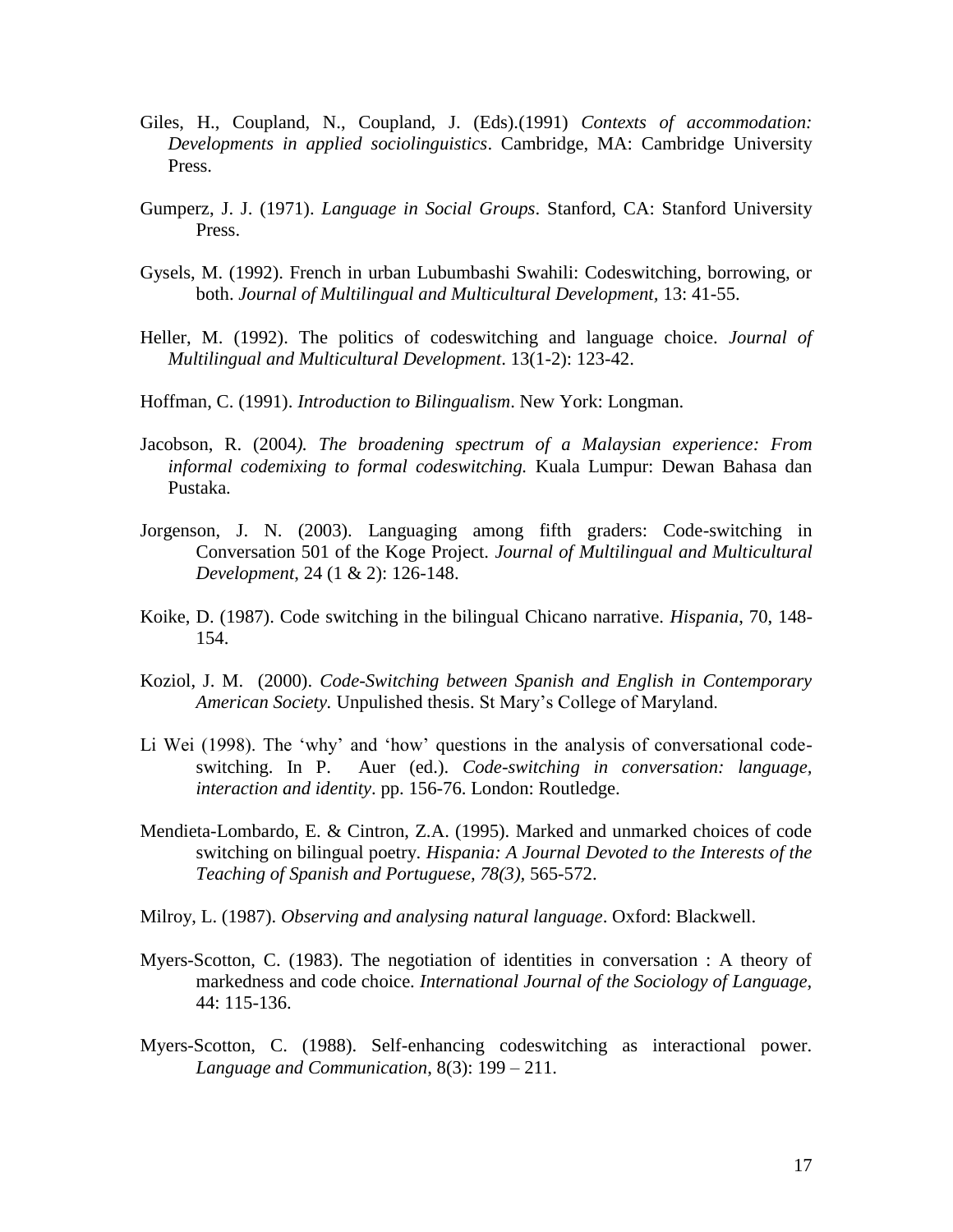- Myers-Scotton, C. (1989). Code-switching with English: Types of switching, types o communities. *World Englishes*, 8(1), 333-346.
- Myers-Scotton, C. (1992). Comparing codeswitching and borrowing. *Journal of Multilingual and Multicultural Development.* 13(1-2: 19-39.
- Myers-Scotton, C. (1995). *Social motivations for code-switching: Evidence from Africa.* Oxford: Oxford University Press.
- Nair-Venugopal, S. (2000). *Language choice and communication in Malaysian business*. Bangi : Universiti Kebangsaan Malaysia.
- Noor Azlina Yunus. (1975). *Decisions and variability: The usage of pronouns, terms of address and languages by Malay-English bilinguals from West Malaysia.* MA Dissertation, University of Lancaster.
- Romaine, S. (1995). *Bilingualism*. Oxford: Blackwell Publishers.
- Tay, M.W. (1989). Code switching and code-mxing as a communicative strategy in multilingual discourse. *World Englishes*, 8, 407-417.
- Wardaugh, R. (1998). *An introduction to sociolingusitics*. Massachusetts: Blackwell Publishers Ltd. 3<sup>rd</sup> Edition.
- Yen, E. (1991). *Towards a Lexicon of Malaysian English.* Unpublished M.A. Dissertation. Universiti Kebangsaan Malaysia: Bangi.

#### **RESUME**

| <b>Title</b>   | Dr                                                                                                                               |
|----------------|----------------------------------------------------------------------------------------------------------------------------------|
| Name           | Kamisah Ariffin                                                                                                                  |
| Affiliation    | Universiti Teknologi MARA Malaysia                                                                                               |
| <b>Address</b> | Universiti Teknologi MARA<br><b>Academy of Language Studies</b><br>Lintasan Semarak<br>26400 Bandar Jengka<br>Pahang<br>Malaysia |
|                | Tel: 609-4602154<br>Fax: 609-4602207                                                                                             |
|                | e-mail: kamisah@pahang.uitm.edu.my                                                                                               |